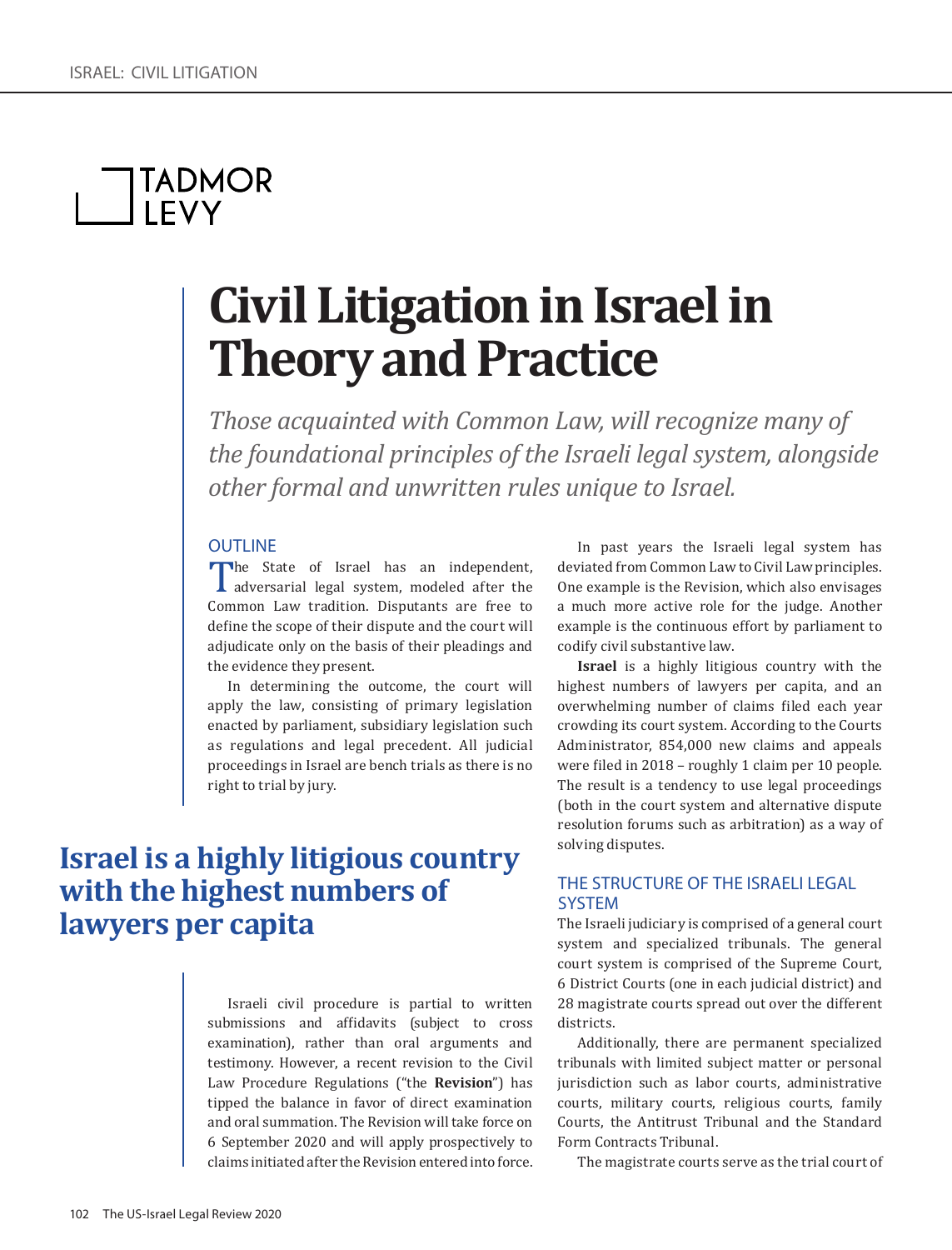first instance for most civil disputes, having subject matter jurisdiction over claims for relief valued under ILS 2.5 million. The magistrate courts are usually presided over by one judge.

District courts have appellate jurisdiction over the magistrate courts, and they serve as a residual trial court of first instance when the magistrate courts and specialized tribunals lack jurisdiction. The district courts are usually presided over by one judge in their capacity as trial courts, and three judges in their capacity as appellate courts.

The Tel Aviv and Haifa District Courts each have a specialized economic division. These economic courts are granted exclusive subject matter jurisdiction within the court over economic claims (such as shareholder disputes or derivative actions). Judges with relevant knowledge and experience preside over each court.

The Supreme Court is the highest court in Israel. It serves both as an appellate court for the district courts and as a High Court of Justice with powers of judicial review. The decisions of the Supreme Court are final and are not subject to appeal.

As a High Court of Justice, the Supreme Court has material jurisdiction over petitions for judicial review of legislative and administrative action, including limited review of decisions of the specialized tribunals. While in some cases the High Court of Justice is in fact the court of first instance, it is not a trial court and it applies administrative rules of evidence, rather than the civil law rules of evidence.

According to the Courts Administrator, the average length of regular civil proceedings in the magistrate courts is 11 months (including claims that are disposed of before final judgment). The average length of regular civil proceedings initiated in the district courts is 17 months (including claims that are disposed of before final judgment).

### JURISDICTION AND EXTRATERRITORIAL SERVICE OF PROCESS

The current Civil Law Procedure Regulations establish that a prospective plaintiff seeking to initiate proceedings against a prospective defendant located outside of Israel, must request leave of extraterritorial service of process from the court. By power of the service of process under such leave, the Israeli court acquires jurisdiction over a foreign defendant.



YECHIEL KASHER PARTNER

### **The Supreme Court is the highest court in Israel. Its decisions are final and are not subject to appeal**

The court will grant leave of service only if the plaintiff meets several cumulative conditions:

- The plaintiff must demonstrate adequate cause of action, specifically that the cause of action is a serious matter worthy of adjudication. In practice, a claim is considered to demonstrate an adequate cause of action for the purpose of granting leave of service if it is not devoid of merit prima facie.
- The plaintiff must demonstrate that the Israeli forum is the most appropriate forum for the adjudication of the dispute. If the court finds that there is a more appropriate forum available to the parties (forum non conveniens), it might decline the request.
- The plaintiff must demonstrate that their claim falls under one of the grounds for service of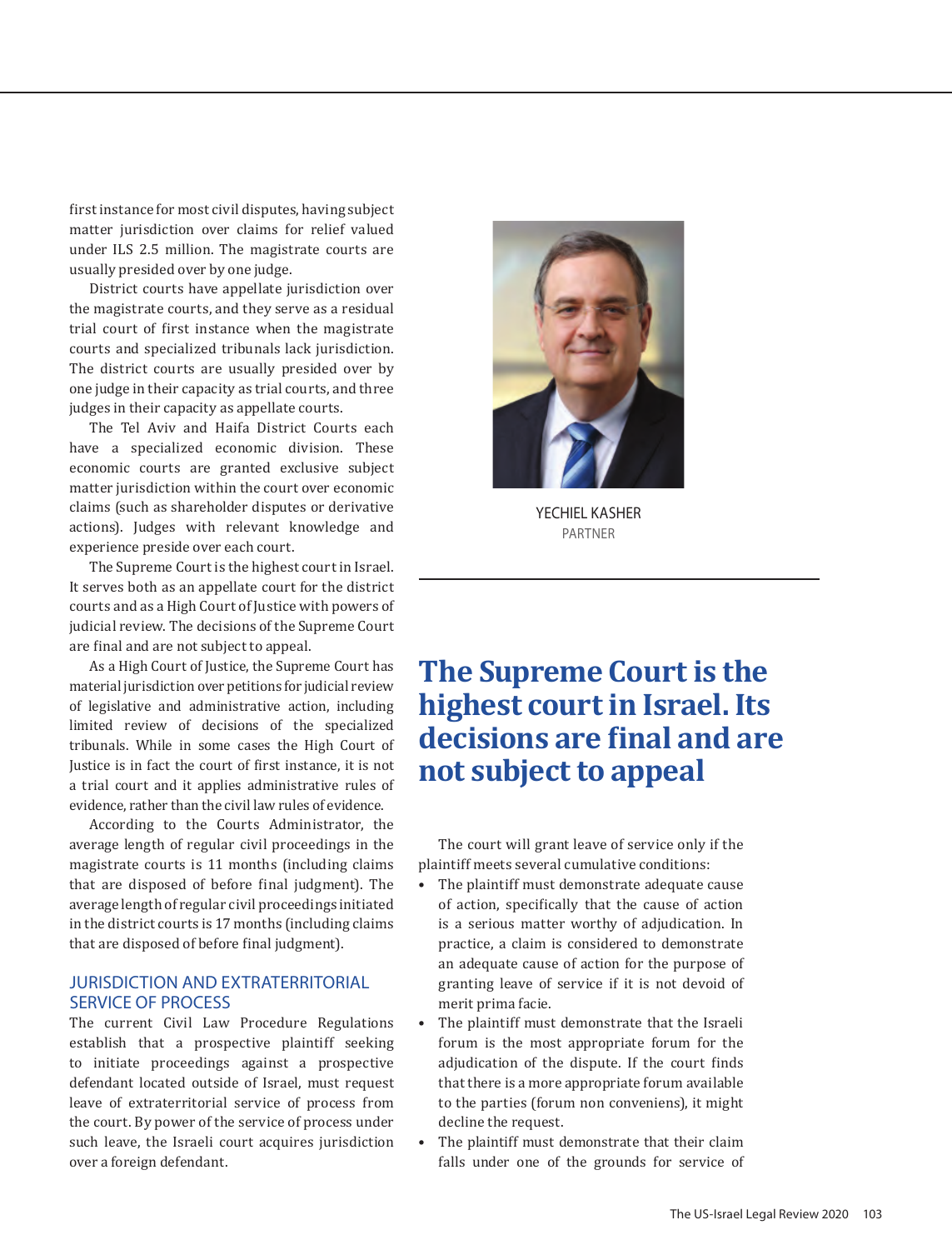process enumerated in the Civil Law Procedure Regulations. The Regulations include a comprehensive list of grounds for extraterritorial service, such as that the claim concerns a property located in Israel, or the claim concerns a contract subject to the laws of Israel. All the grounds require some connection between the claim and the State of Israel which justifies the court assuming jurisdiction over the claim.

The Revision broadened the scope of the grounds for service of process concerning torts. The regulations in their current formulation stipulate that the court may grant leave of service if the complaint is based on an act or omission that occurred within Israel.

The Revision authorizes the court to grant leave of service also for damage incurred by the plaintiff in Israel from a product, service or conduct of the defendant, provided that the defendant could have anticipated that the damage would be caused in Israel, and that the defendant, or a person affiliated with it, is engaged in international commerce or the provision of international services of a significant scope.

### **Class actions filed against foreign international corporations have become a frequent occurrence in Israel in the past years**

This clause in the Revision came into force in December 2018 and applies prospectively to claims initiated after the clause took force.

Even if the court does grant leave of extraterritorial service, the defendant may move to quash the leave granted, arguing that any of the above conditions were not met.

### CLASS ACTIONS

Class action lawsuits have become a frequent occurrence in Israel in the past years, including class actions filed against foreign international corporations. The legal framework for filing and adjudicating class actions in Israel is outlined in the Class Action Law, 5766-2006 and the Class Action Regulations, 5770-2010.

The Class Action Law limits the causes of action that can be certified as a class action. In practice, class actions may be certified for a series of civil causes of action grounded in contracts law (such as in the event of breach of contract) or in torts law (such as in the event of a breach of a statutory duty). A prominent cause of action, with respect to contracts law and tort law, is grounded in the duty of a party to act in good faith, as will be discussed in a subsequent chapter.

• One approved cause of action relates to claims in connection with the Consumer Protection Law, such as misleading customers regarding material aspects of a transaction, e.g. the nature of the asset or service; the date of its delivery or provision; the usual or customary price of the asset or service; transaction cancellation terms and more.

This cause of action includes claims against a dealer concerning a matter between the dealer and the consumer, whether they have engaged in a transaction or not. A "dealer" is defined broadly in the Consumer Protection Law, and it includes any dealer that sells an asset or provides a service in their regular course of business.

The Class Action Law allows for the certification of class actions against any seller, supplier, manufacturer, importer or marketer of any product or service concerning a matter between the dealer and the consumer, whether the product or service was for consideration or not, including matters that preceded the actual engagement, and even if the engagement never materialized.

• In recent years, there has been a significant increase in private enforcement of the Antitrust Law through the filing of class actions. There has been an increase in the number of class actions conducted before courts in Israel that raised claims by power of the Antitrust Law, such as allegations of excessive pricing and allegations relating to international cartels.

A declaration of a breach of the Antitrust Law by the Antitrust Commissioner serves as *prima facie* evidence in all legal proceedings, and thus facilitates class actions against the subject of the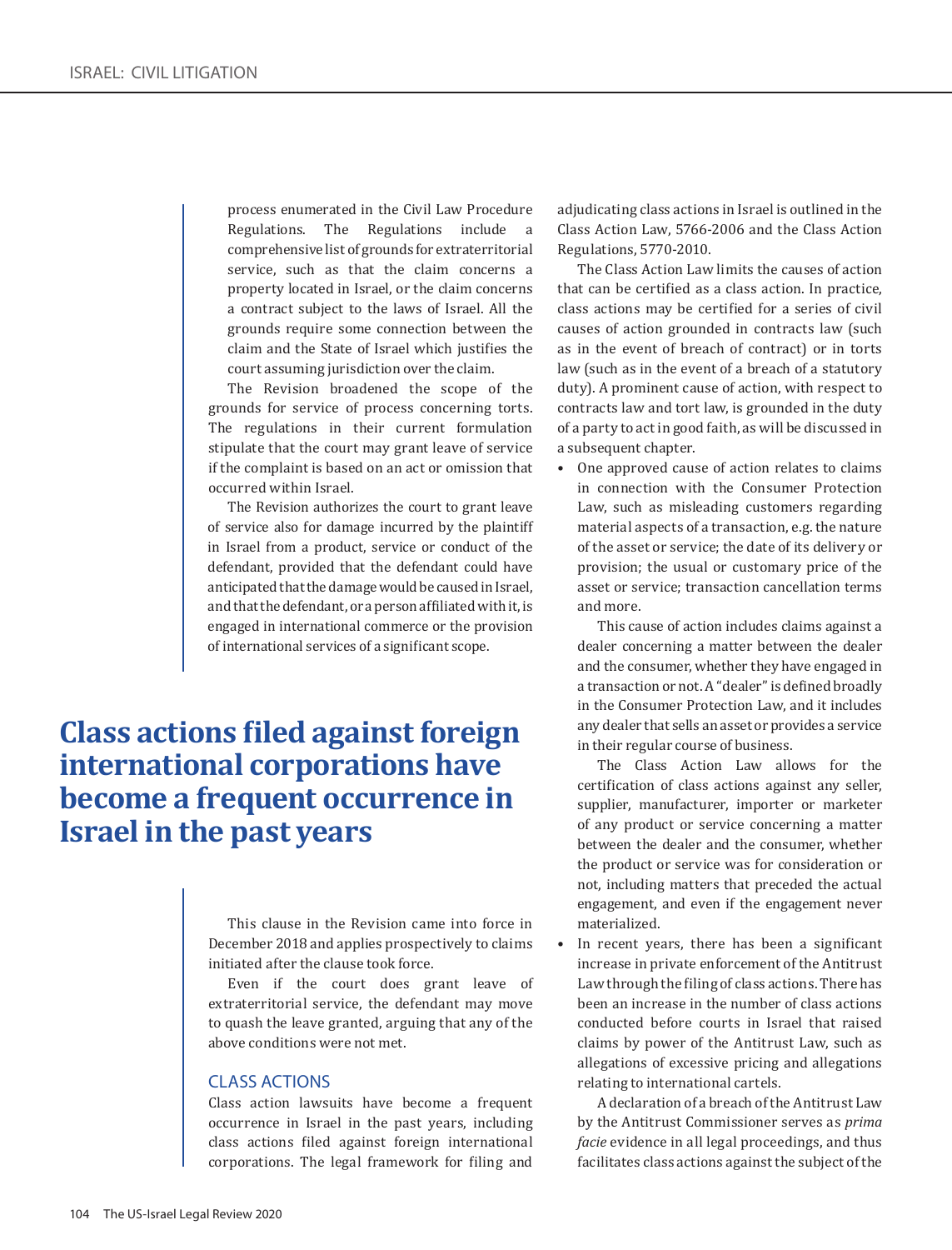declaration.

- Other prominent causes of action stem from the law of unjust enrichment, and standard form contracts which will be discussed in a subsequent chapter.
- A popular cause of action in recent years is unlawful invasion of privacy, especially in cases where information regarding customers is collected and stored.

Under Israeli law, a class action is adjudicated in two stages:

- The certification stage where the court decides whether to allow the class plaintiff to lead a class action on behalf of the class they purport to represent.
- The adjudication of the action itself which is similar to the adjudication of any other civil claim in Israel.

The certification stage begins with the plaintiff filing a motion to certify the class action. The motion to certify must demonstrate that the claim meets the cumulative conditions required in order for the court to certify the motion:

- The plaintiff must have a personal cause of action concerning the subject of the motion, and their cause of action must have a reasonable chance of success.
- The class action raises material questions of law or fact that are common to all the members of the represented class;
- There is a reasonable chance that said mutual questions will be decided in favor of the represented class in the adjudication of the claim.
- A class action is the fair and effective mechanism for resolving the dispute.
- There is a reasonable basis to assume that the petitioners will duly and properly represent the interests of the represented class.
- There is reasonable basis to assume that the interests of all class members will be represented and managed in good faith.

The respondents are entitled to respond to the motion to certify. The class plaintiff is then entitled to reply to the respondents' response.

Following the filing of the parties' submissions, the court will usually set a preliminary hearing, for the purpose of simplifying and expediting the adjudication of the motion to certify, or in order to try to amicably resolve the dispute. At times, the court might propose that the parties submit to mediation.

In most cases, should mediations or the preliminary hearing fail to bear fruit, the court will schedule evidentiary hearings, wherein the affiants on behalf of both parties are subjected to cross-examination (unless the parties agree to forgo cross-examinations).

The evidentiary hearings are typically followed by written summations, following which the court decides on whether to certify the class action.

If the motion to certify is granted, the court will decide the legal questions that will be adjudicated and will define the class to be represented by the class plaintiff. Furthermore, the certified claim will be considered as the complaint. The defendants must then submit a statement of defense, and the complaint will be adjudicated like any other civil claim.

**A court's decision to certify a class action can be challenged by leave of appeal filed to the relevant court of appeal. A decision to deny the motion to certify, on the other hand, can be appealed by right**

A court's decision to certify a class action can be challenged by leave of appeal filed to the relevant court of appeal. A decision to deny the motion to certify, on the other hand, can be appealed by right. In contrast, the court's decision in the claim itself (following the granting of the motion to certify) can be appealed by right to the relevant court of appeal.

The Class Action Law sets out a unique procedure for the approval of settlements, which are subject to the court's approval. The parties must publicize a notice to the public with the terms of the proposed settlement. Furthermore, a copy of the proposed settlement must be sent to the Attorney General, the Courts Administrator and the relevant regulator (such as the Custodian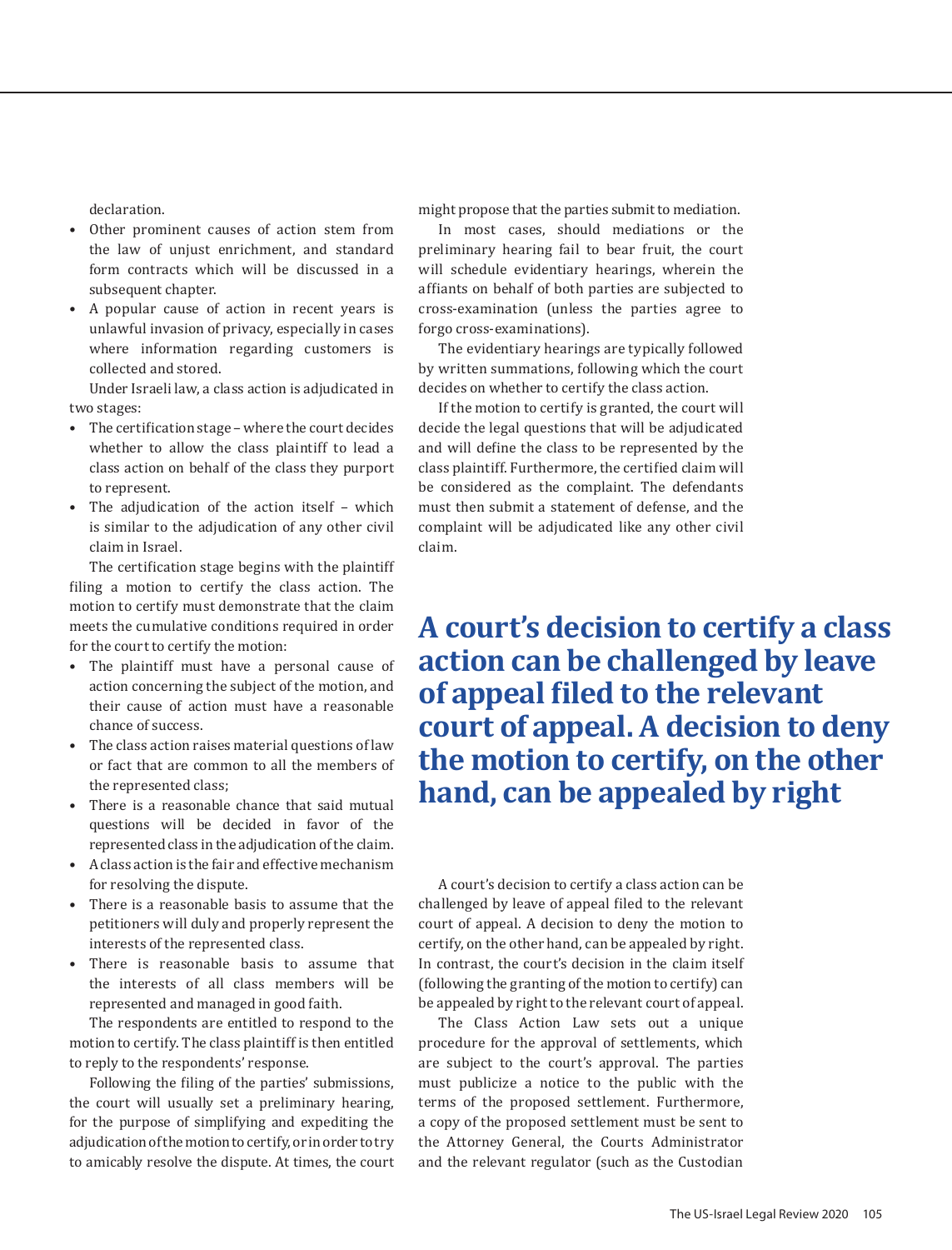of Consumer Protection). These officials, as well as any member of the represented class, and any entity or government body that operates to further public goals in fields relevant to the motion, may file objections to the proposed settlement.

In addition to the above procedure, the Law also provides that the court should receive an opinion from an expert in the fields relevant to the motion to certify, analyzing the advantages and disadvantages of the settlement. In practice, the court often uses its discretion to refrain from appointing such expert.

### **Unjust enrichment is a recognized and well-established cause of action under Israeli law**

The court will only approve the settlement if it finds that the settlement is fair, reasonable and proper, considering the interests of the represented class. In the event that the settlement is reached during the certification stage, the court must also find that the prerequisites for certifying the motion are fulfilled.

### NOTEWORTHY PROCEDURES AND PRINCIPLES IN ISRAELI LAW

#### **Good faith**

A great emphasis is placed on the principle of good faith under Israeli law. The duty of a party to act in good faith is often sufficient to tether a party to liability (or rights), and sometimes even to create duties towards another party harmed by conduct in bad faith – even if the obligations in this context are not expressly included in the original agreement between the parties.

In practice, the courts consider themselves authorized to provide broad interpretations of the language of the contract and enforce contractual

obligations that are not expressly (or even implicitly) set out in the agreement between the parties.

The duty of a party to act in good faith was set in the Israeli Law of Contracts and applies to all the contractual stages – the negotiations, the execution of the agreement and its termination.

Over the years, the application of the principle extended beyond the Law of Contracts and, in accordance with well-established and binding Israeli case law, the principle of good faith applies to all areas of private law.

An indication of the prominence of the good faith principle in Israeli law, as elaborated above, can be seen in the fact that one of the conditions that should be met for the court to certify a motion to submit a class action or derivative action is that the motion was submitted in good faith.

#### **Unjust enrichment**

Unjust enrichment is a recognized and wellestablished cause of action under Israeli law. It is often used by the injured party in situations where there is difficulty proving damages (or where it is impossible to do so), but where the injured party can show that there is enrichment resulting from a breach of contract.

Under such circumstances, a party might be required to reimburse the other party for its enrichment.

Under Israeli law, a plaintiff must prove 3 cumulative elements in an unjust enrichment claim:

- Enrichment by the opposing party;
- Said enrichment is the result of action(s) taken by the plaintiff; and
- Said enrichment is unlawful.

#### **Standard Form Contracts**

A standard form contract is a contract with a uniform formulation intended for many engagements. For the most part, the contract is drafted by one party or at its request in order to be used in agreements between that party and their customers. The contract is usually presented to the customer as a finished product that cannot be negotiated.

Israel enacted a law aimed to protect customers who entered a standard form contract – the Standard Form Contracts Law, 5743-1982. The law stipulates that in circumstances where – considering the entirety of the contract's provisions and the context